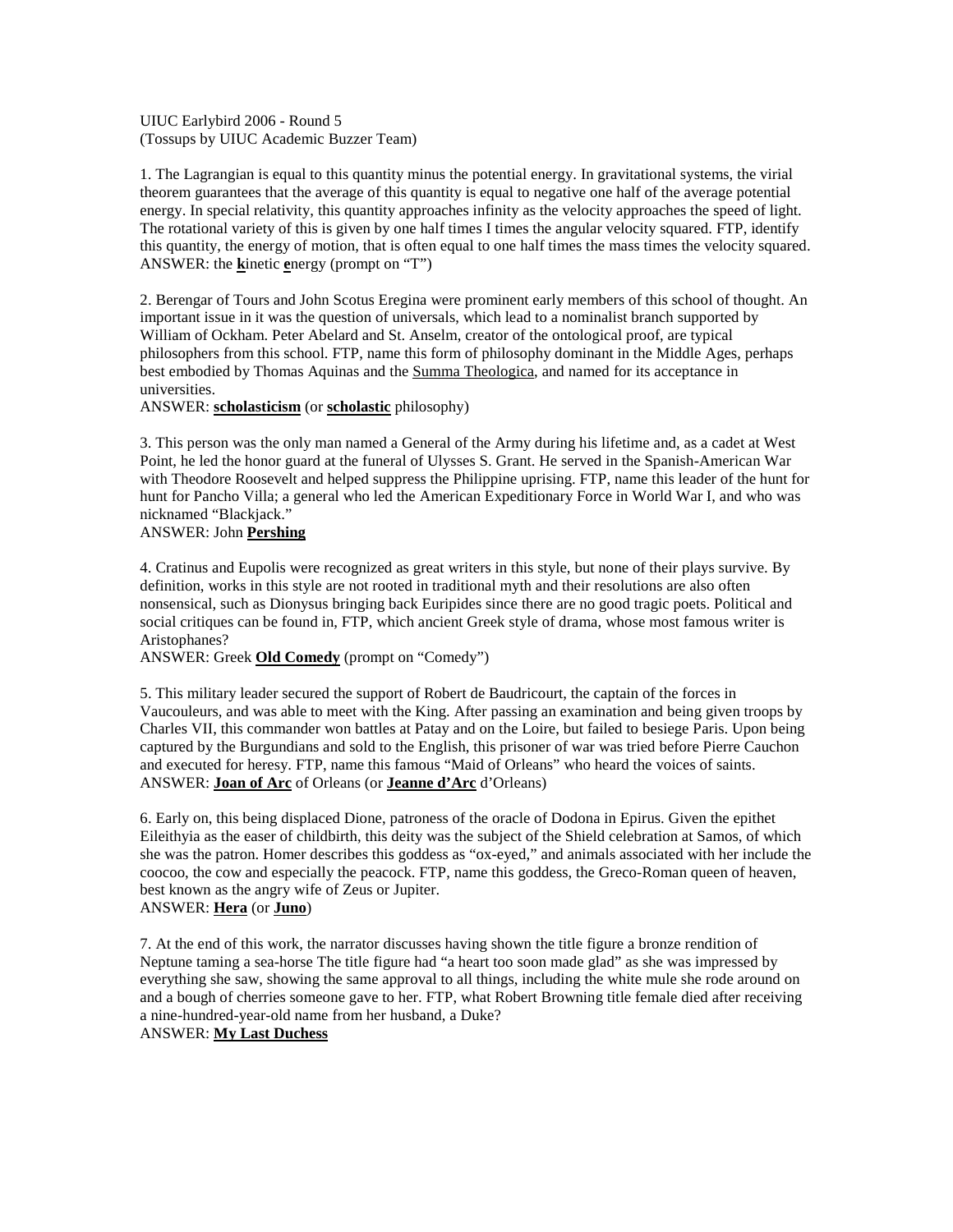8. One of this person's notable works centers around a wager between Alfonso and Ferrando and Guglielmo regarding the fidelity of Dorabella and Fiordiligi, while another tells the story of a mythical King of Crete. Besides Idomaneo and Così fan tutte, this artist is notable for the Haffner, Linz, and Prague Symphonies and the serenade Eine kleine Nachtmusik. FTP, name this composer who wrote his Jupiter Symphony and operas The Marriage of Figaro, Don Giovanni, and The Magic Flute in eighteenth-century Austria.

ANSWER: Johann Chrysostom Wolfgang Amadeus **Mozart** (or Johannes Chrysostomus Wolfgangus Theophilus **Mozart**)

9. This work requests that "mothers and fathers throughout the land" refrain from "criticiz[ing] what [they] can't understand." Because of this song's titular truth, "the first one now / Will later be last," "the loser now / Will be later to win," and "you better start swimmin' / Or you'll sink like a stone." FTP, name this song which calls on Senators and Congressmen to "Please heed the call;" the title track from a 1964 album by Bob Dylan, who claims in it that things aren't remaining the same.

# ANSWER: The **Times They Are A'Changin'**

10. Sometimes known as the Poverello, this person was named patron of ecology in 1979. According to Thomas of Celano, a voice from a crucifix prompted this knight to sell some of his father's possessions to repair the Chapel of San Damiano; he also fixed the Porziuncola, where a lesson from Matthew 10 lead to his most notable accomplishment. FTP, name this Catholic saint who founded the Poor Clares and Third Order as well as an order of Friars Minor named for him; a patron saint of Italy from Assisi. ANSWER: Saint **Francis** of Assisi (or San **Francesco** d'Assisi or Francesco di Pietro di **Bernardone**)

11. This person fought under Carus in Persia and was appointed as a co-ruler after the death of Numerian. He gained full control when Carinus was killed by his own men and among his accomplishments were gaining Britain and checking the Persians. He tried to restore the gold standard, but his attempts to regulate prices proved ruinous, which helped result in his most famous decision. FTP, name this Roman emperor who formally divided the Roman empire in half. ANSWER: Gaius Aurelius Valerius **Diocle**tianus

12. In this work, the protagonist and his sister move in with their uncle Ralph after the death of their father, but the sister Kate soon moves in with Sir Mulberry Hawk, after which the protagonist teaches at Dothesby Hall. The title character takes offense at to how Wackford Squeers mistreats the orphans in his charge, so the title character thrashes Squeers and takes the orphan Smike home with him. FTP, identify this Dickens novel with an alliterative title.

## ANSWER: **Nicholas Nickleby**

13. The 1997 Nobel Prize in Physiology or Medicine was awarded for research into these. The disorders they cause are known as slow infections. This class of disease-causing agents was discovered by Stanley Prusiner and consists of abnormal proteins that spontaneously fold normal proteins into their configuration. FTP, name these pathogenic abnormal proteins best known for causing fatal familial insomnia, Creutzfeldt-Jakob disease, mad cow disease, and other spongiform encephalopathies. ANSWER: **prion**s (or **protinaceous infectious particle**s)

14. A firm's profits can be calculated by multiplying the quantity sold by the vertical distance between the curve for this quantity and the average cost curve. The area under this curve measures total variable costs. When the quantity produced is one, this quantity equals the average cost. This curve passes through the minimum of both average total cost and average variable cost. FTP, name this quantity that is the change in cost when one more unit of a good is produced. ANSWER: the **m**arginal **c**ost of production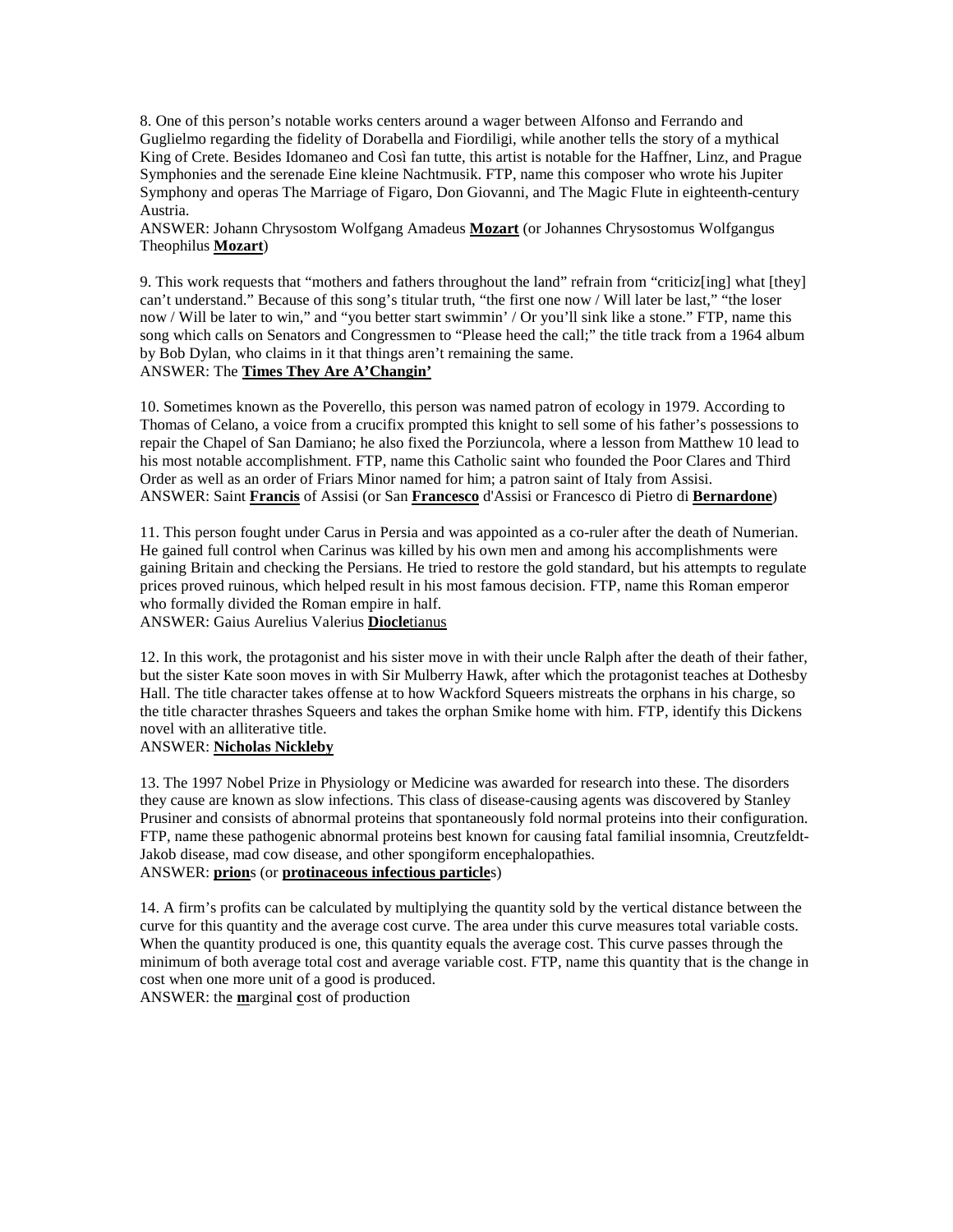15. On a phase diagram, this state function is constant on any coexistence curve. The change in this quantity under standard conditions is proportional to natural logarithm of the equilibrium constant. Developed in the late nineteenth century by an American scientist, this measure of the available energy in a system is useful in chemical kinetics. A reaction will be spontaneous if the change in this quantity is negative. It is defined as the enthalpy minus the product of the absolute temperature and entropy. FTP, identify this thermodynamic quantity.

ANSWER: the **Gibbs free energy** (or **Gibbs function**; prompt on "free energy" or "Gibbs")

16. Settled by Mormons in 1855, this city was intended originally as a stopover point between Salt Lake City and San Bernadino, California. In recent years there has been concern over this city's water supply, because it is reaching the limit that can be pumped from Lake Mead and the Colorado River. As part of its 2005 centennial celebration, Mayor Oscar Goodman helped bury a time capsule containing, among other things, programs from Mystere, Zumanity, and Penn and Teller. FTP, name this city home to more hotel rooms than any other city in the world and that is famous for its namesake Strip. ANSWER: Las **Vegas**, Nevada

17. This period began with a revival of the Arvand-Roud waterway dispute and in Khouzestan, one side created unrest in labor camps and the Kurdish regions. The attacking side began on September, 22, 1980 with bombing raids at Tabriz, Ahvaz, and others but, within hours, F-4s took off from the same bases. Eventually, one side resorted to poison gas while the other began attacking Kuwaiti oil fields, after which the UN stepped in and ordered a ceasefire. FTP, name this 1980's conflict between two Arab nations. ANSWER: the **Iran-Iraq War**

18. In Act 2 of this work, a stag party chagrins of Mrs. Elvsted. Eljert loses his manuscript and gets arrested, but Jurgen Tesman, the title character's husband, snags it and gives it to his wife. Eljert tells the title character that he wants to kill himself, so she gives him a pistol. Upon learning that the gun accidentally went off, she is blackmailed by Judge Brack and kills herself too. FTP, name this play by Henrik Ibsen.

## ANSWER: **Hedda Gabler**

19. Pencil and Paper Ready. What are the roots of the polynomial f of x equals x cubed minus three x squared plus x minus three? The rational root theorem can simplify this problem by showing that 1 is a root. Synthetic division will then yield a quadratic that can be easily factored. FTP, what are the roots of the expression quantity x minus one, close quantity, times quantity x squared minus two x minus three? ANSWER: **one**, **negative one**, **and three** (accept in any order)

20. Called a "chief lieutenant" of the Bank War, this person was Speaker of the House from 1835-39 and left when he was elected governor of Tennessee. In order to avoid war, he sent an envoy to Mexico offering \$20 million plus a damage settlement in return for California and New Mexico. The envoy was sent away, prompting the Mexican-American War. FTP, name the dark horse winner of the 1844 Presidential election. ANSWER: James Knox **Polk**

21. This person dealt with insanity in Yard with Lunatics and "The Sleep of Reason Produces Monsters", the latter of which is part of his series Los Caprichos. Fight with Cudgels, The Dog, and Saturn Devouring his Children are among the works he painted on the wall of his house, the Quinta del Sordo, which are called the Black Paintings. FTP, name this painter best known for The Naked Maja and The Third of May, 1808; a Spanish painter of the late-eighteenth and early-nineteenth centuries. ANSWER: Francisco José de **Goya** y Lucientes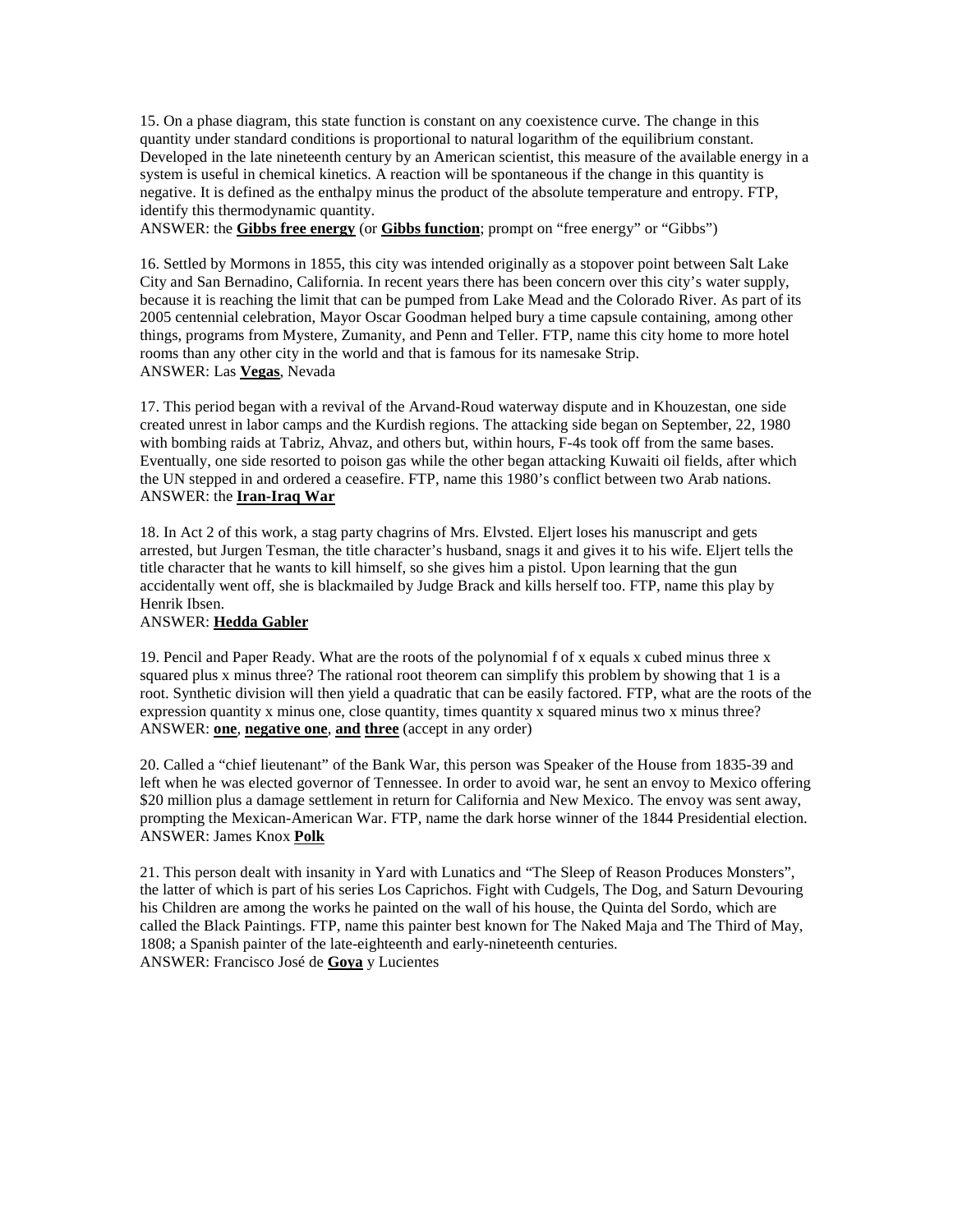UIUC Earlybird 2006 - Round 5 (Bonuses by UIUC Academic Buzzer Team)

1. Given a description, identify the work by Sir Walter Scott FTPE.

[10] Effie Deans is spared from execution for murdering her son. She marries George Staunton, who is shot by the son who, as it turns out, wasn't dead.

#### ANSWER: The **Heart of Midlothian**

[10] Richard the Lion-Hearted is disguised as the Black Knight and Rebecca the Jewess is rejected by the title knight, Wilfred, in favor of Rowena.

#### ANSWER: **Ivanhoe**

[10] In this work set during the Jacobite Rebellion of 1715, the title character is sent to retrieve documents from Rashleigh Hildebrand and kills him when Rashleigh tries to kill the narrator Franks Osbaldistone. ANSWER: **Rob Roy**

2. Answer the following questions about a certain Japanese ruler FTPE.

[10] Born Matsudaira Takechiyo, he defeated the forces of Hideyoshi at the battle of Sekhigahara in 1600 and was given the title of shogun in 1603. His dynasty of Shoguns was to rule Japan until the twentieth century.

ANSWER: **Tokugawa** Ieyasu

[10] Tokugawa Ieyasu established his capital in this city.

ANSWER: **Edo** (or **Chiyoda** or **Tokyo**)

 [10] One major event that led to the downfall of the shogunate was the signing of a treaty with this American Commodore in 1854 that opened-up Japan to the West.

ANSWER: Matthew Calbrainth **Perry**

3. Answer the following related to deserts FTPE.

[10] At three-and-a-half million square miles, it's the largest desert in the world.

ANSWER: the **Sahara** Desert

[10] This large desert in southern Africa is the ancestral home of the Bushmen. It has only one permanent river, the Okavango.

ANSWER: the **Kalahari** Desert

[10] This large Asian desert is famous for its fossil finds. In the 1930s, Roy Chapman discovered the first fossilized dinosaur eggs here.

ANSWER: the **Gobi** Desert

4. Name each of the following artists of the Northern Renaissance FTP.

[10] This attributed inventor of oil painting created the Ghent Altarpiece with his brother Hugo and is also the master behind The Arnolfini Wedding.

## ANSWER: Jan **van Eyck**

[10] This poorly understood proto-surrealist created Death and the Miser; The Ship of Fools; and the triptychs The Temptation of St. Anthony, Haywain, Garden of Earthly Delights, and Last Judgment. ANSWER: Hiëronymus **Bosch** (or Jheronimus **Bos** or Jerome **Van Aeken** or Jerome **Van Aquen** or Jerome **Van Aken** or Jeroen **Anthoniszoon**)

[10] This great landscapist and member of a large painterly family created Landscape with the Fall of Icarus, The Triumph of Death, The Tower of Babel, The Hunters in the Snow, and Peasant Wedding. ANSWER: **P**ieter **Bruegel** the **Elder** (or **Peasant Bruegel** or **P**ieter **Bruegel** De **Oudere** or **Boeren Bruegel**; prompt on anything less)

5. Name the French king from the years of their reign FTPE. [10] 1774-1792. ANSWER: **Louis XVI** (prompt on "Louis") [10] 1589-1610. ANSWER: **Henry IV** (prompt on "Henry") [10] 1814-1824. ANSWER: **Louis XVIII** (prompt on "Louis")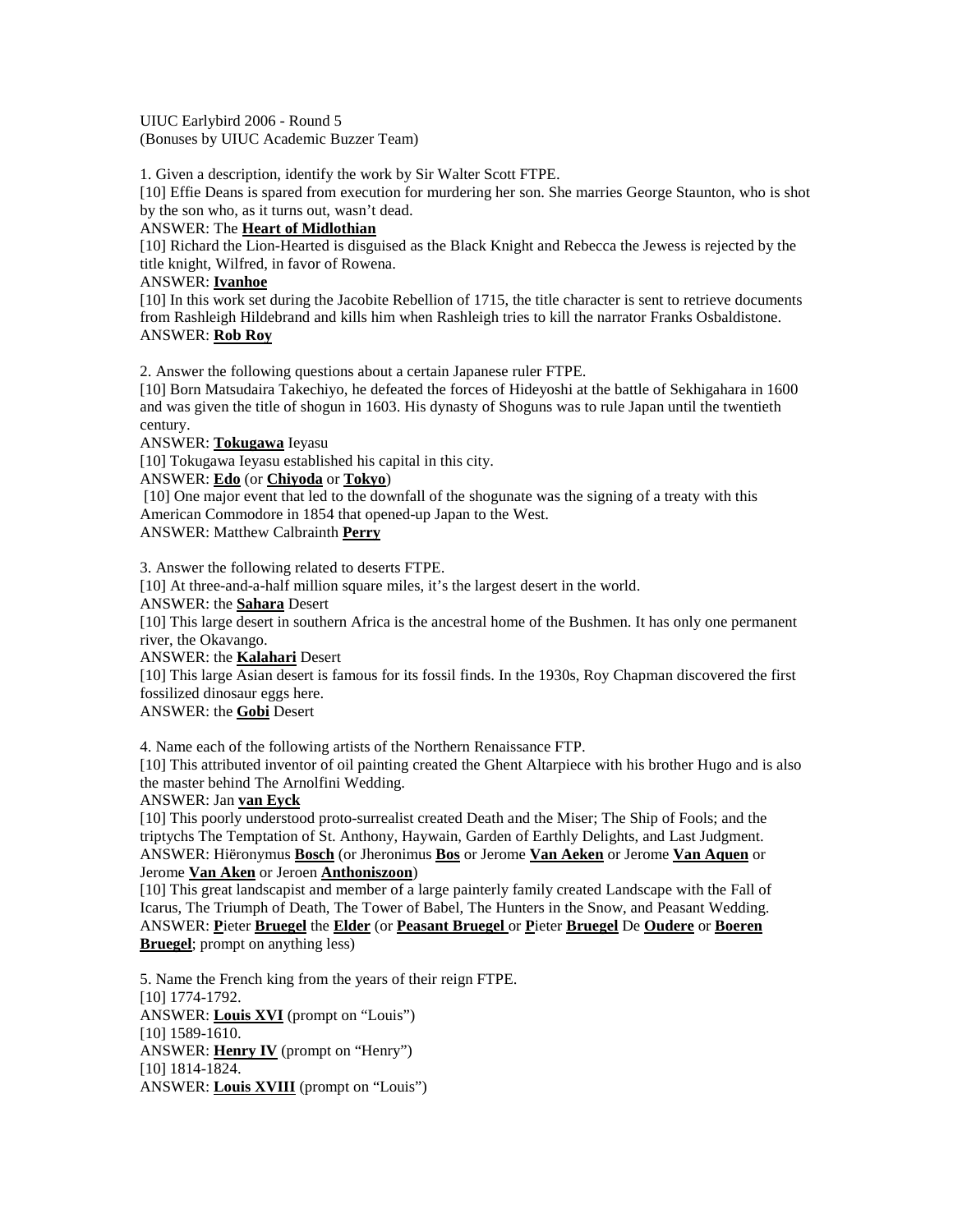6. According to the Gospel of Matthew, Jesus said, "I will use parables when I speak to them; I will tell them things unknown since the creation of the world." Answer these questions about parables FTPE. [10] According to the Parable of the Unforgiving Servant, how many times should Peter forgive his brother if he keeps on sinning against him? As a hint, it's not seven.

#### ANSWER: **seventy-seven**

[10] What animal is featured as 'lost' in a Parable in which a man loses and then is joyous to find one of his one hundred of them?

#### ANSWER: **sheep**

[10] Which "smallest of all seeds" becomes the "biggest of all plants, so that birds come and make their nests in its branches," according to one parable?

## ANSWER: the **mustard** seed

7. Answer the following concerning an early twentieth-century writer FTPE. [10] In the 20's, her salon at 27 Rue de Fleurs in Paris hosted such famous writers as Hemingway, Sherwood Anderson, and Thornton Wilder. ANSWER: Gertrude **Stein** [10] Stein's most famous work was an "autobiography" of this woman, her lover. ANSWER: Alice B. **Toklas** [10] Stein coined this term for the group of expatriate writers that frequented her salon. ANSWER: the **Lost Generation**

8. Give the bond hybridization on the following molecules FTPE. [10] Methane,  $CH<sub>4</sub>$ . ANSWER: **sp<sup>3</sup>** [10] Phosphorus pentachloride, PCl<sub>5</sub>. ANSWER: **sp<sup>3</sup> d** [10] Sulfur dioxide,  $SO_2$ . ANSWER: **sp<sup>2</sup>**

9. Answer each of the following about some music of the Roman Catholic Church FTP. [10] This term refers to the unison liturgical vocal music of the Church and is named for the Pope who codified it around 600 CE.

# ANSWER: **Gregorian chant**

[10] As a Gregorian chant has only one note being produced by its performers at any given time, it can be referred to by this term, from the Greek for "one sound."

ANSWER: **monophonic** (or **monophony** or **monophone**)

[10] This second-to-last of the canonical hours of Gregorian chant is now a term that means twilight. ANSWER: **Vespers**

10. Answer the following about the European sixteenth-century wars of religion FTPE.

[10] This chief minister of King Louis XIV attacked the Huguenots by using dragonnades to wreak havoc. ANSWER: Cardinal Jules **Mazarin**

[10] The widow of Henry  $\overline{II}$  and the regent for her sons, this Italian-born queen initially sought compromise with the Huguenots but later took more extreme actions.

ANSWER: **Catherine de Medici** (prompt on "Catherine" on "Medici")

[10] Catherine ordered this massacre of thousands of Huguenots on the day after the wedding of her daughter Margot to Henry of Navarre.

ANSWER: the **St. Bartholomew's Day** massacre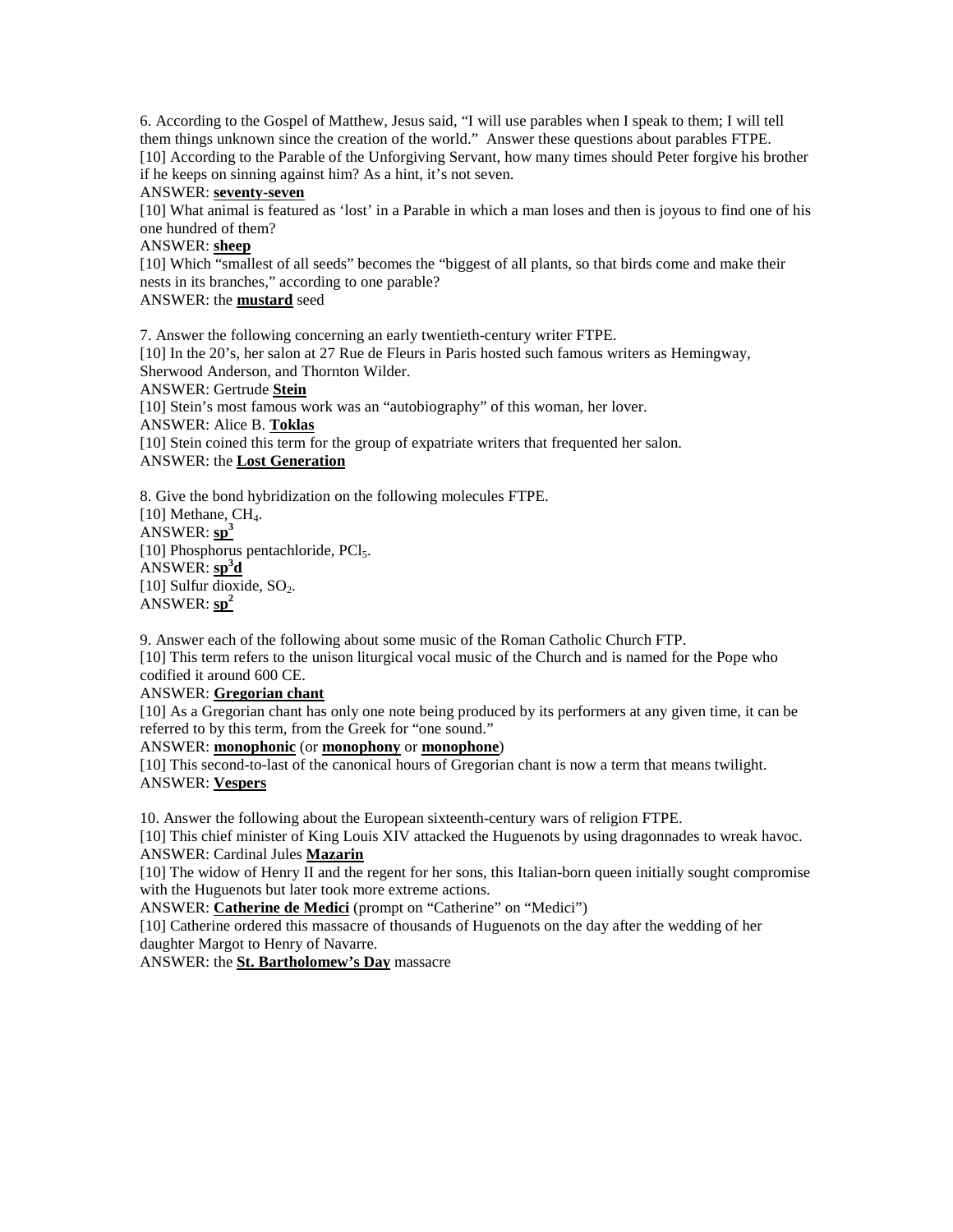11. Answer the following about a philosopher and his works FTPE.

[10] This major Greek philosopher outlined his political philosophy in the Politics. His major works in logic are known as the Organon and include the Prior and Posterior Analytics.

## ANSWER: **Aristot**e**le**s

[10] This incomplete work on the nature of literature defines its titular genre as a form of mimesis and divides it into tragedy, comedy, and epic verse.

## ANSWER: **Poetics** (or **Peri poietikes**)

[10] Possibly compiled by the namesake son of Aristotle, this major work on virtue posits eudaimonia as the ultimate good and discusses the golden mean in Book 2.

# ANSWER: **Nicomachean Ethics** (or **Ethika Nikomacheia**)

12. Identify these Native American deities FTPE.

[10]The image of this flute-playing god is on walls, pottery, canyons, and more all over the Southwestern United States.

## ANSWER: **Kokopelli**

[10] Sometimes noble and sometimes not, he is often a trickster and other times the butt of jokes, and is also sometimes given credit as a creator god.

#### ANSWER: **Coyote**

[10] This is Coyote's wiser brother, who is often antagonized by Coyote. ANSWER: **Wolf**

13. Answer each of the following about a cell membrane FTP.

[10] Cell membranes are generally comprised of a bilayer of these chemicals, a combination of the constituents of fats and a compound containing element fifteen.

#### ANSWER: **phospholipid**s

[10] The lipid tails of phospholipids are described as this, which means "water-fearing." Because their tails are repelled by polar molecules like water, the phospholipids bilayer is a stable configuration in water. ANSWER: **hydrophobic**

[10] Chemicals of this kind, proteins covalently bonded to carbohydrates, protrude from the cell membrane and function in identifying the cell. Their carbohydrate appendages are called oligosaccharides. ANSWER: **glycoprotein**s

14. Name the African leader from description FTPE.

[10] He was elected President of Egypt in 1981 for a six-year term and has been re-elected four times. ANSWER: Hosni **Mubarak**

[10] He became prime minister and eventually president of Zimbabwe in 1980 and has been the only head of state in its history.

## ANSWER: Robert **Mugabe**

[10] The predecessor to F.W. de Klerk, he was elected Prime Minister of South Africa in 1978, but resigned in 1989.

ANSWER: Pieter Willem **Botha**

15. The merits of war are debatable, but does produce some fine literature. Identify the following about works dealing with warfare FTPE.

[10] This Leo Tolstoy work contains three short stories, each set in a different month, which he wrote while serving in the Crimean War.

#### ANSWER: **Sevastapol Sketches** (or **Sevastopolskiye rasskazy**)

[10] According to the narrator of this Wilfred Owen poem, all are lame, blind, fatigued, and deaf to the five-nines dropping behind them.

## ANSWER: **Dulce et Decorum Est**

[10] According to a John McCrae poem, what kinds of flowers "blow between the crosses, row by row?" ANSWER: **poppies**